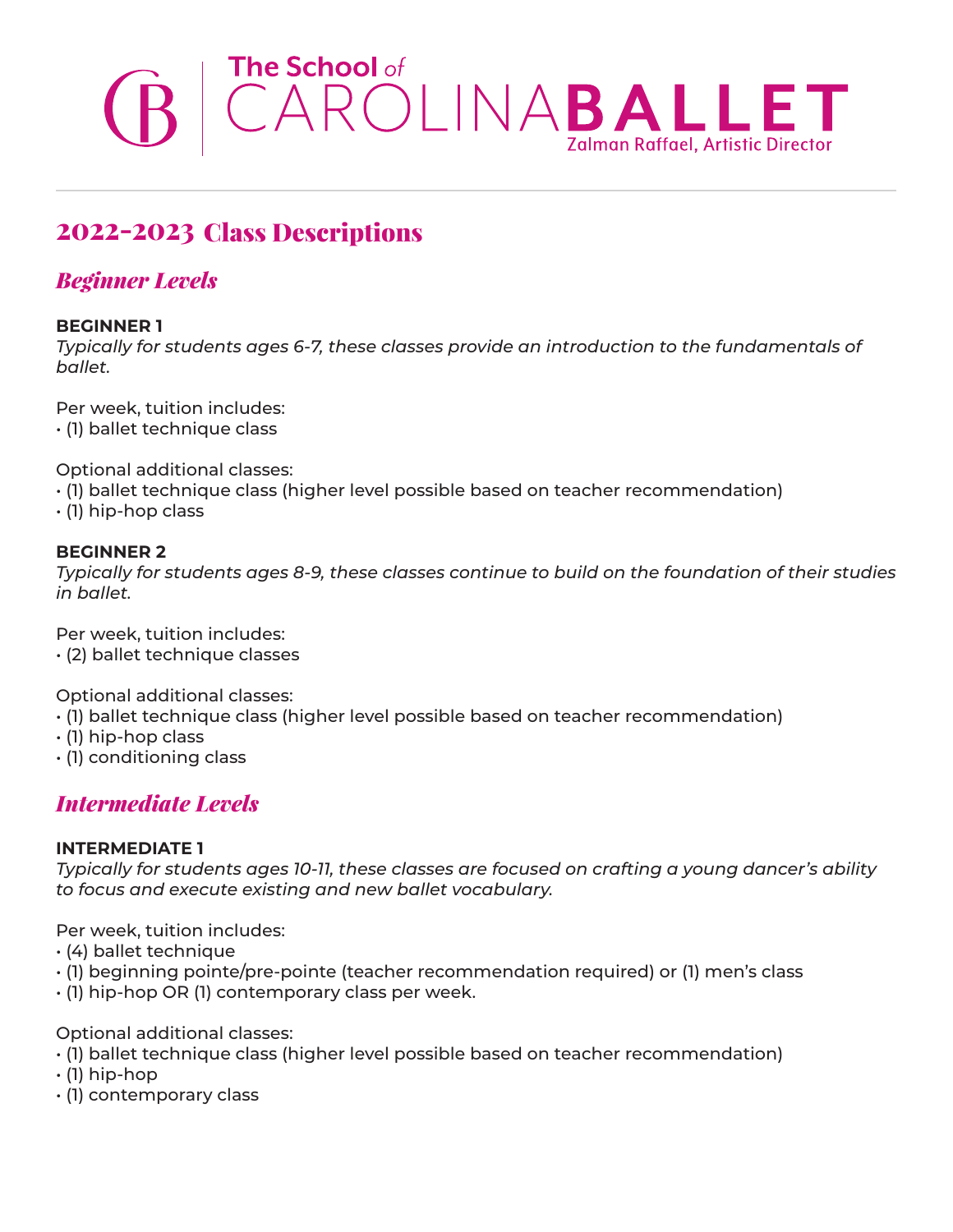### **INTERMEDIATE 2**

*Typically for students ages 12 and 13, this level provides a larger offering of classes to continue to expand a student's knowledge and experience.*

Per week, tuition includes:

- (5) ballet technique classes
- (1) pointe class (Beginning or Intermediate 2 Pointe) OR
- (1) men's class per week
- (1) contemporary OR hip-hop
- (1) conditioning class

Optional additional classes:

- (1) ballet technique class (higher level possible based on teacher recommendation)
- (1) pointe class
- (1) hip-hop class
- (1) contemporary class,
- (1) conditioning class

## *Advanced/Pre-Professional Levels*

### **ADVANCED 1 / ADVANCED 2**

*Typically for students ages 14-15, these classes focus on the finer and more advanced fundamentals of ballet.* 

Per week, tuition includes:

- (6) ballet technique classes
- (2) pointe classes
- (1) men's class
- (1) pas de deux class
- (1) variations class
- (1) hip-hop class
- (1) conditioning class
- (1) contemporary class

*\*These levels have the option to add the Morning Classes. These levels also include potential opportunities to rehearse and perform with Carolina Ballet if deemed ready.* 

### **PRE-PROFESSIONAL**

*Typically for students ages 16-18, these classes are geared towards refining their training in preparation for a career in a professional ballet company and further.* 

Per week, tuition includes:

- (6) ballet technique classes
- (2) pointe classes
- (1) men's class
- (1) pas de deux class
- (1) contemporary class
- (1) hip-hop class
- (1) conditioning class
- (1) variations class
- (5) morning classes

*\*This level includes opportunities to rehearse and perform with Carolina Ballet if deemed ready.*